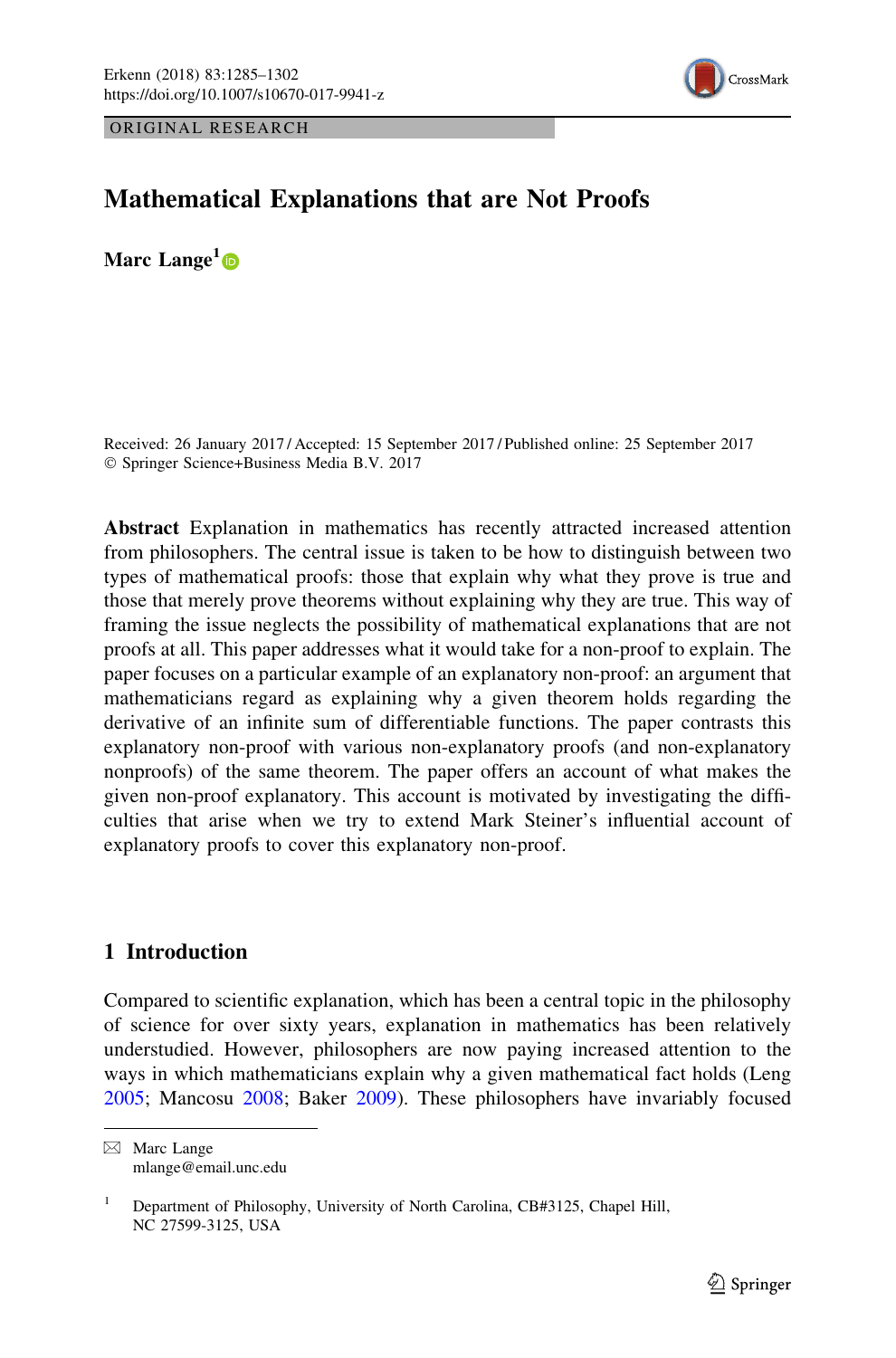their attention on the contrast between two different classes of mathematical proofs: those that explain what they prove and those that do not. Often the contrast is drawn between proofs of the very same theorem—one explaining why it holds and another merely proving that it holds. The philosophical goal is to identify the source of this difference in the proofs' explanatory power (just as accounts of scientific explanation aim to understand why, for instance, an inference from the flagpole's height can explain its shadow's length, but an inference from the shadow to the flagpole is not explanatory). Researchers in mathematics education (e.g., Mudaly and de Villiers [2000](#page-17-0); Healy and Hoyles [2000\)](#page-17-0) have also investigated empirically how learners assess the explanatory power of different proofs of the same theorem and how students seek a proof that explains why a result is true even if they have already seen a proof that fully convinces them that it is true.

Here is a lovely example from the mathematical literature (first brought to my attention by Roy Sorensen).<sup>1</sup> Take an ordinary calculator keyboard.

| - | $\alpha$ |
|---|----------|
| 4 | 6        |
|   | $\gamma$ |

We can form a six-digit number by taking the three digits on any row, column, or main diagonal on the keyboard in forward and then in reverse order. For instance, the bottom row taken from left to right, and then right to left, yields 123321. There are sixteen such ''calculator numbers'': 123321, 321123, 456654, 654456, 789987, 987789, 147741, 741147, 258852, 852258, 369963, 963369, 159951, 951159, 357753, and 753357. As you can easily verify (with a calculator!), every one of these numbers is divisible by 37. Is this (as the title of a recent Mathematical Gazette article asks) a coincidence?<sup>2</sup> Why does the calculator-number theorem hold?

A proof that simply takes each calculator number in turn, showing it to be divisible by 37, treats the result as if it were a coincidence. In contrast, here is a proof of the calculator-number theorem (from a later *Mathematical Gazette* article entitled ''No Coincidence'') that explains why it holds:

Let a,  $a + d$ ,  $a + 2d$  be any three integers in arithmetic progression. Then

$$
a \cdot 10^5 + (a+d) \cdot 10^4 + (a+2d) \cdot 10^3 + (a+2d) \cdot 10^2 + (a+d) \cdot 10 + a \cdot 1
$$
  
=  $a(10^5 + 10^4 + 10^3 + 10^2 + 10 + 1) + d(10^4 + 2 \cdot 10^3 + 2 \cdot 10^2 + 10)$   
= 1111111a + 12210d = 1221(91a + 10d).

<sup>&</sup>lt;sup>1</sup> I discuss this example and Sorensen's views in my  $(2010)$  $(2010)$  and  $(2016)$ .

 $2$  The article appears (unsigned, as a "gleaning") on p. 283 of the December 1986 issue.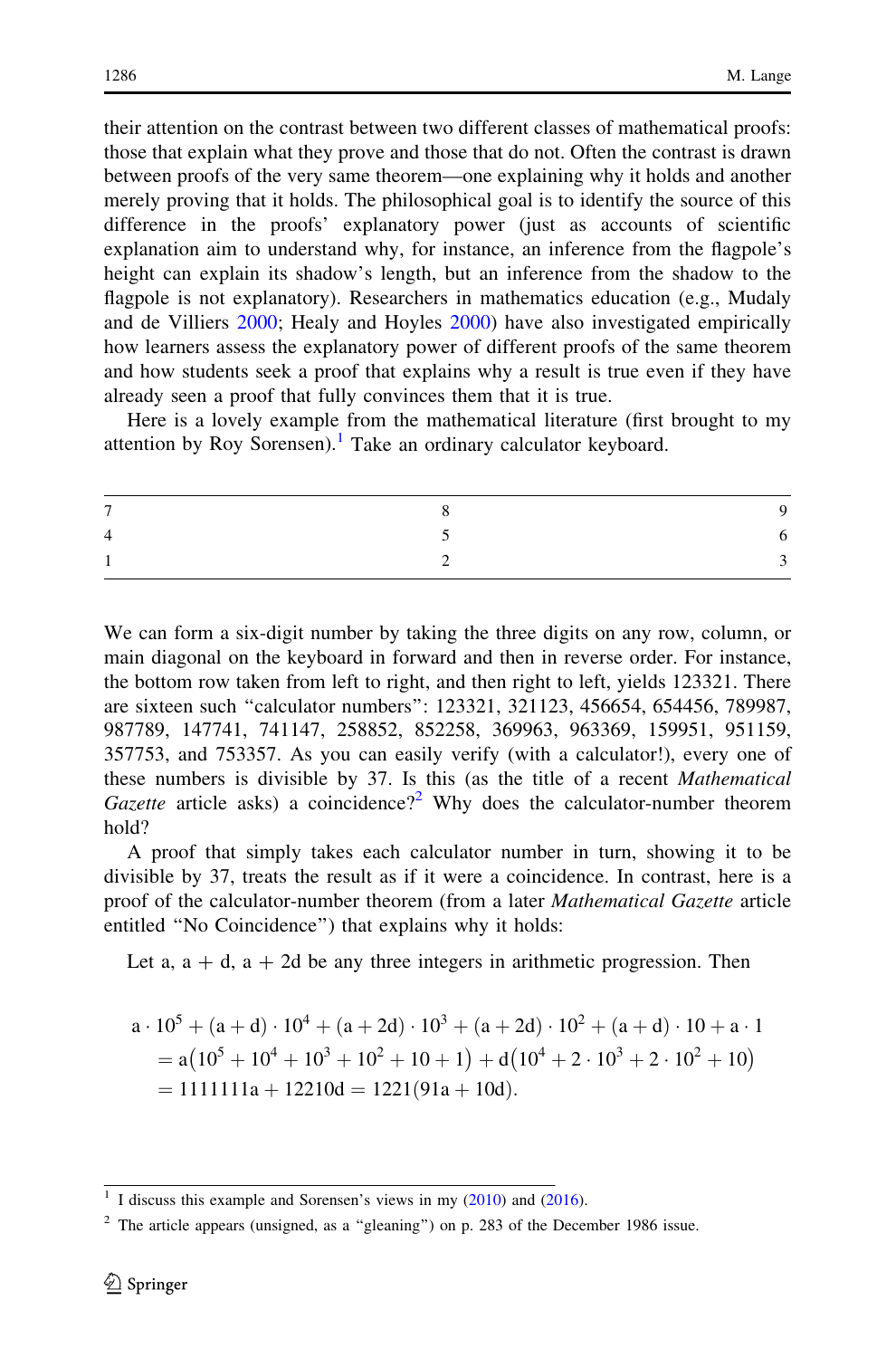So not only is the number divisible by 37, but by 1221 (=  $3 \times 11 \times 37$ ) (Nummela [1987](#page-17-0): 147)

An account of mathematical explanation should identify what makes the latter proof explanatory, unlike the brute-force proof that checks each calculator number individually.

However, not all mathematical explanations consist of proofs of the facts they  $explain.<sup>3</sup>$  Although mathematical explanations that are not proofs have received very little of the attention that philosophers (and empirical researchers in mathematics education) have recently paid to mathematical explanation, any adequate theory of mathematical explanation must account for mathematical explanations that are not proofs (just as an adequate theory of scientific explanation must account for those scientific explanations, such as statistical explanations, where the explanans fails to logically entail the explanandum).<sup>4</sup>

In this paper, I will focus on one example of this neglected variety of mathematical explanation. The fact being explained can be proved, but the typical textbook proof does not explain why it holds, whereas an argument that is not a proof succeeds in explaining it. Instead of contrasting an explanatory proof with a non-explanatory proof and trying to account for which is which, I will contrast a non-explanatory proof with an explanatory non-proof (as well as with several nonexplanatory non-proofs) and I will try to account for their differences in explanatory power.<sup>5</sup> In Sect. [2](#page-3-0), I will give the example. In Sect. [3](#page-5-0), I will explore whether one influential account of explanatory proofs (Mark Steiner's) can be naturally expanded to cover it, drawing some lessons from that effort. Then, in Sect. [4](#page-10-0), I will propose my own account.

Though I will focus primarily on this single example, I believe that many other mathematical explanations work in the same way as it does. In Sect. [5](#page-15-0), I will briefly mention some other examples. They provide new and important ways of testing any proposed account of mathematical explanation. How such non-proofs explain can thus shed light on why some proofs rather than others explain.

<sup>&</sup>lt;sup>3</sup> Of course, there are many senses of "mathematical explanation" that do not involve proofs; for instance, I can explain to my class what ''uniform convergence'' means or how to evaluate an integral or why so many students got the wrong answer on their test. None of these is a "mathematical explanation" in the sense of this paper (and of the recent literature I just mentioned). The same point arises in connection with scientific explanation; as Hempel [\(2001](#page-17-0): 80) pointed out, an account of scientific explanation does not aim to cover ''the vastly different senses of 'explain' involved when we speak of explaining the rules of a game, or … when we ask someone to explain to us how to repair a leaking faucet".

<sup>&</sup>lt;sup>4</sup> Of course, a mathematical explanation may fail to prove the fact it explains because it merely sketches such a proof rather than giving it fully—just as some "scientific explanations" are merely explanation sketches. My concern in this paper is with some mathematical explanations that do not work by proving or even by sketching a proof of their explanandum.

<sup>&</sup>lt;sup>5</sup> D'Alessandro (forthcoming) also discusses mathematical non-proofs that explain. He focuses on nonarguments that explain in mathematics; in particular, he argues that various mathematical theorems explain, independent of their proofs. By contrast, I will focus on mathematical *arguments* that are not proofs but nevertheless explain.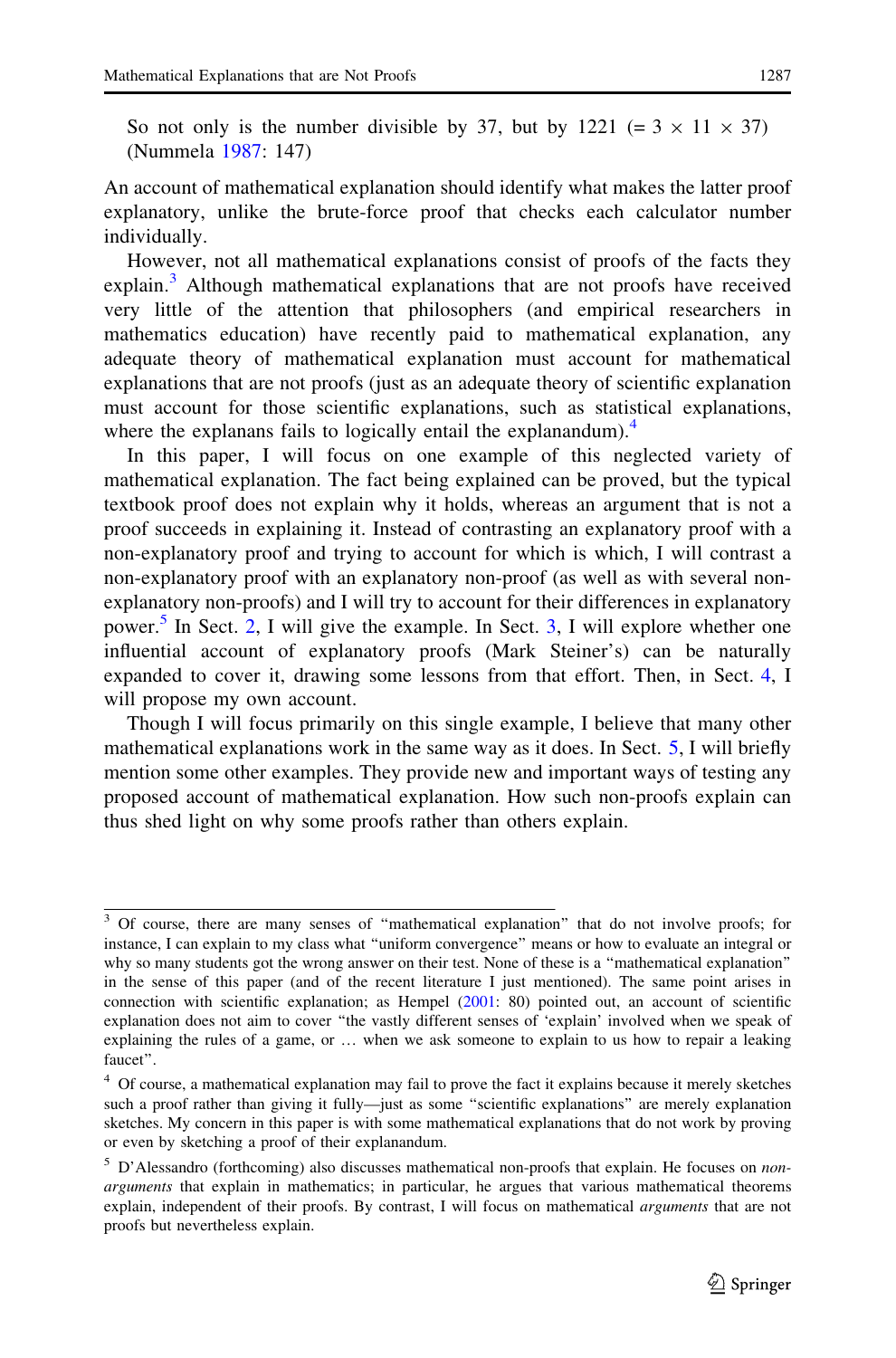### <span id="page-3-0"></span>2 A Mathematical Explanation that Does Not Prove Its Explanandum

Take an infinite sequence of functions  $f_1(x)$ ,  $f_2(x)$ ,  $f_3(x)$ …, where each function is differentiable at  $x = a$ . Consider the function  $(f_1 + f_2 + f_3 + \cdots)(x)$ , i.e., the function that is the sum  $f_1(x) + f_2(x) + f_3(x) \cdots$ . It turns out that for some  $x = a$ , the sum of the derivatives of the various terms does not equal the derivative of the sum. In other words, sometimes  $f_1'(a) + f_2'(a) + f_3'(a) \cdots$  does not equal  $(f_1 + f_2 + f_3'(a))$  $f_3 + \cdots$ /(a). This theorem (that in some cases, the derivative of the infinite sum is unequal to the infinite sum of the derivatives) is our explanandum.

Obviously, a single example where these two quantities are unequal suffices to prove that they are not always equal. Here is such a typical textbook ''proof by example''. Consider the Fourier series

$$
F(x) = \frac{4}{\pi} \left[ \cos\left(\frac{\pi x}{2}\right) - \frac{1}{3} \cos\left(\frac{3\pi x}{2}\right) + \frac{1}{5} \cos\left(\frac{5\pi x}{2}\right) - \frac{1}{7} \cos\left(\frac{7\pi x}{2}\right) + \cdots \right]
$$

For any  $-1 < x < 1$ ,  $F(x) = 1$ , and so its derivative  $F'(x) = 0$ . However, differentiating  $F(x)$  term by term, we obtain

$$
G(x) = -2[\sin(\pi x/2) - \sin(3\pi x/2) + \sin(5\pi x/2) - \sin(7\pi x/2) + \cdots]
$$

and so, for instance,

$$
G(.5) = -\sqrt{2[1-1-1+1+1-1-1+1+\cdots]},
$$

which fails to converge. Therefore,  $G(.5) \neq F'(0.5)$ ; we have proved by example that the derivative at  $x = a$  of a sum of infinitely many terms, each differentiable at  $x = a$ , need not equal the sum of the terms' derivatives at  $x = a$ .

Why is that? Why are these two quantities not always equal?

I am not sure that this is a well-posed question simply as it stands. As yet, there seems to me no clear sense to asking for an explanation of this theorem's truth if we do not intend to be asking merely for a proof of its truth. To ask why  $G(.5) \neq F'(0.5)$ in the above example seems to me nothing more than a potentially misleading way of asking for a proof that they are unequal. It would be like asking why  $\int_{0}^{3} (x^3 - 5x + 2) dx = 4$ . When this equation is stated outside of any context, I can't 1

see anything that it would be to explain why it holds; all we can do is to prove that it does.

However, we can take our theorem [that  $(f_1 + f_2 + f_3 + \cdots)'(a)$  is not always equal to  $f_1'(a) + f_2'(a) + f_3'(a) \cdots$ ] and place it in a richer context. If two functions  $f(x)$  and  $g(x)$  are each differentiable at  $x = a$ , then the function that is their sum  $(f + g)(x) = f(x) + g(x)$  is also differentiable at  $x = a$ , and the derivative of the sum is the sum of the derivatives:  $(f + g)'(a) = f'(a) + g'(a)$ . The analogous theorem applies to the sum of *three* differentiable functions, or *four* differentiable

 $6$  The mathematical discussion here and below closely follows Bressoud [\(1994](#page-17-0): 73-74). Note that if each of the  $f_i$  is differentiable on [a, b] and  $f_1'(x) + f_2'(x) + f_3'(x) \cdots$  converges uniformly on [a, b], then  $f_1'(x) + f_2'(x) + f_3'(x) \cdots = (f_1 + f_2 + f_3 + \cdots)'(x)$  for all x in [a, b].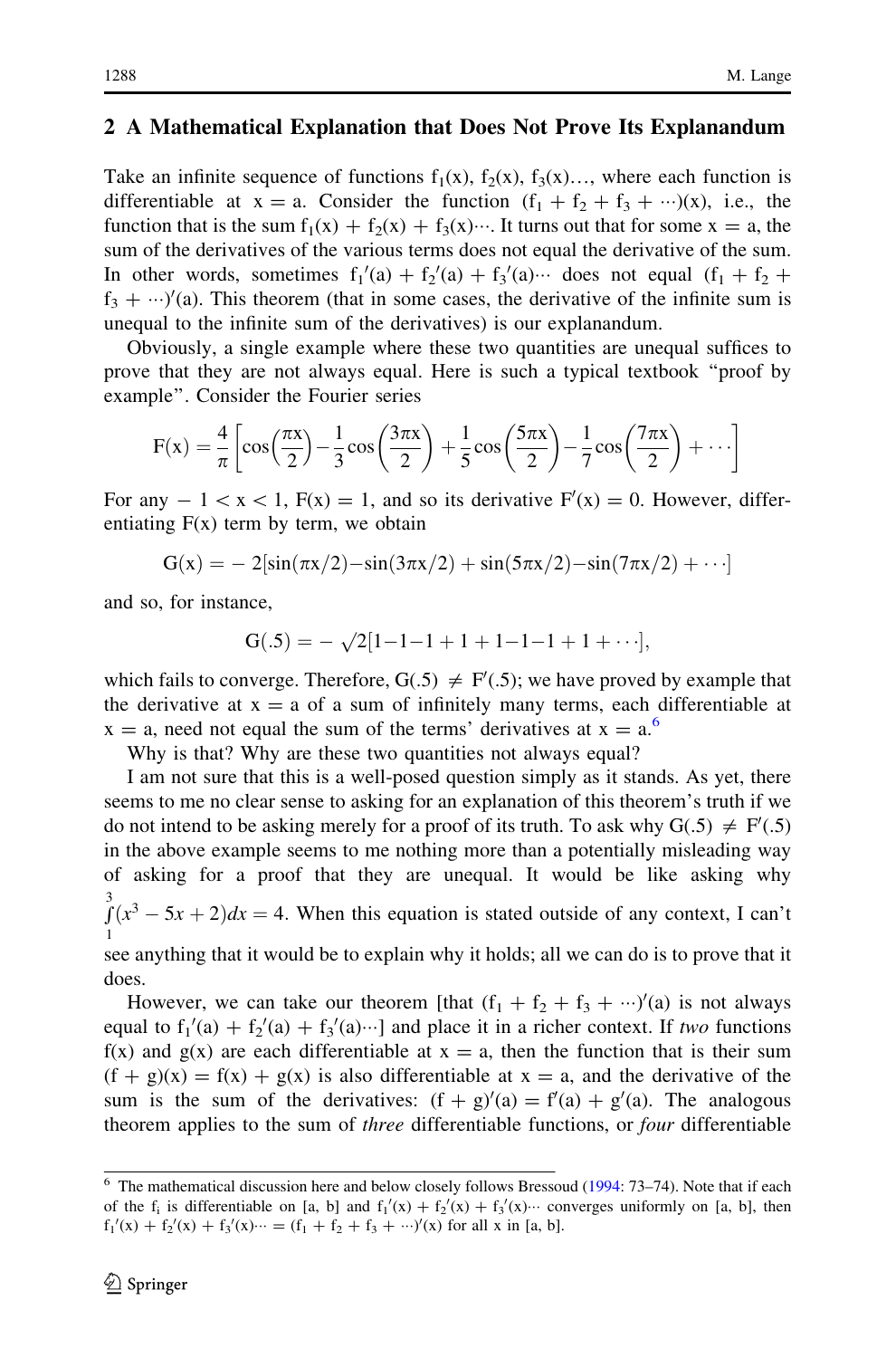functions—or *n* differentiable functions for any natural number *n*. This is the "sum rule'' for differentiation. However, as we just saw, the analogous theorem does not apply in the infinite case. Why is that? Why doesn't the sum rule hold in the infinite case?

We now have a well-posed why question regarding our theorem. The contrast between the finite and infinite cases succeeds in fixing what it would be to explain why our theorem regarding the infinite case holds. Roughly speaking, an explanation of the theorem's holding must explain why the infinite case differs from the finite case with regard to the derivative of the sum equaling the sum of the derivatives. In other words, an explanation must (roughly speaking) reveal the difference it makes that the sum is infinite rather than finite. This is how the explanatory non-proof that I am about to give is often introduced in mathematics textbooks. For instance, Bressoud [\(1994](#page-17-0): 65) presents the non-proof that I am about to give as answering the question ''What goes wrong with the infinite series?'', where ''going wrong'' is differing from finite series in sometimes violating the sum rule. I take Bressoud's question to be a demand for a mathematical explanation (as we will see shortly, he says explicitly that we can use the non-proof to ''explain why'' our explanandum holds). It is standard for the sum rule's failure in the infinite case to be presented as standing in stark contrast to the finite cases (see for instance, D'Angelo [2002:](#page-17-0) 23; Smith and McLelland [2003:](#page-17-0) 93). That our explanandum's salient feature is its contrast with the sum rule in finite cases will eventually play an important part in my account.

The ''proof by example'' given above does not explain why the sum rule fails in the infinite case; it merely shows that sometimes in the infinite case, the derivative of the sum does not equal the sum of the derivatives. Here, by contrast, is an explanation:

Let's show that if f and g are differentiable at  $x = a$ , then  $(f + g)'(a) = f'(a) + g'(a)$ . By definition,  $f'(a) = \lim_{h \to 0}$  $\frac{f(a+h)-f(a)}{h}$  and  $g'(a) =$  $\lim_{h\to 0}$  $\frac{g(a+h)-g(a)}{h}$ . Let's unpack these limits: for every  $\epsilon/2 > 0$ , there are  $\delta_1$ ,  $\delta_2 > 0$  such that if  $|h| < \delta_1$ , then  $|f'(a) - \frac{f(a+h)-f(a)}{h}| < \varepsilon/2$ , and if  $|h| < \delta_2$ , then  $|g'(a) - \frac{g(a+h)-g(a)}{h}| < \varepsilon/2$ . Let  $\delta$  be the smaller of  $\delta_1$  and  $\delta_2$  (or their common value if they are equal). Then for any  $\epsilon/2 > 0$ , if  $|h| < \delta$ , then  $|f'(a) + g'(a)|$  $-\frac{(f+g)(a+h)-(f+g)(a)}{h}$  =  $|f'(a)$   $-\frac{f(a+h)-f(a)}{h} + g'(a)-\frac{g(a+h)-g(a)}{h}| \leq |f'(a)|$  $-\frac{f(a+h)-f(a)}{h} + |g'(a) - \frac{g(a+h)-g(a)}{h}| < \varepsilon/2 + \varepsilon/2 = \varepsilon.$  So  $f'(a) + g'(a) =$  $\lim_{h\to 0}$  $\frac{(f+g)(a+h)-(f+g)(a)}{h}$ , which (by definition) equals  $(f+g)'(a)$ .

Thus we have proved that for any two differentiable functions, the derivative of their sum is equal to the sum of their derivatives. To prove the analogous result for *n* functions, we replace  $\varepsilon/2$  with  $\varepsilon/n$  and let  $\delta$  be the member of  $\delta_1,...,\delta_n$  that is smaller than (or as small as) the rest; from among any finite number  $n$  of positive numbers, there is certain to be one that is smaller than (or as small as) each of the others. But not so for an infinite number of positive numbers! With infinitely many functions and hence infinitely many  $\delta_i$ , there is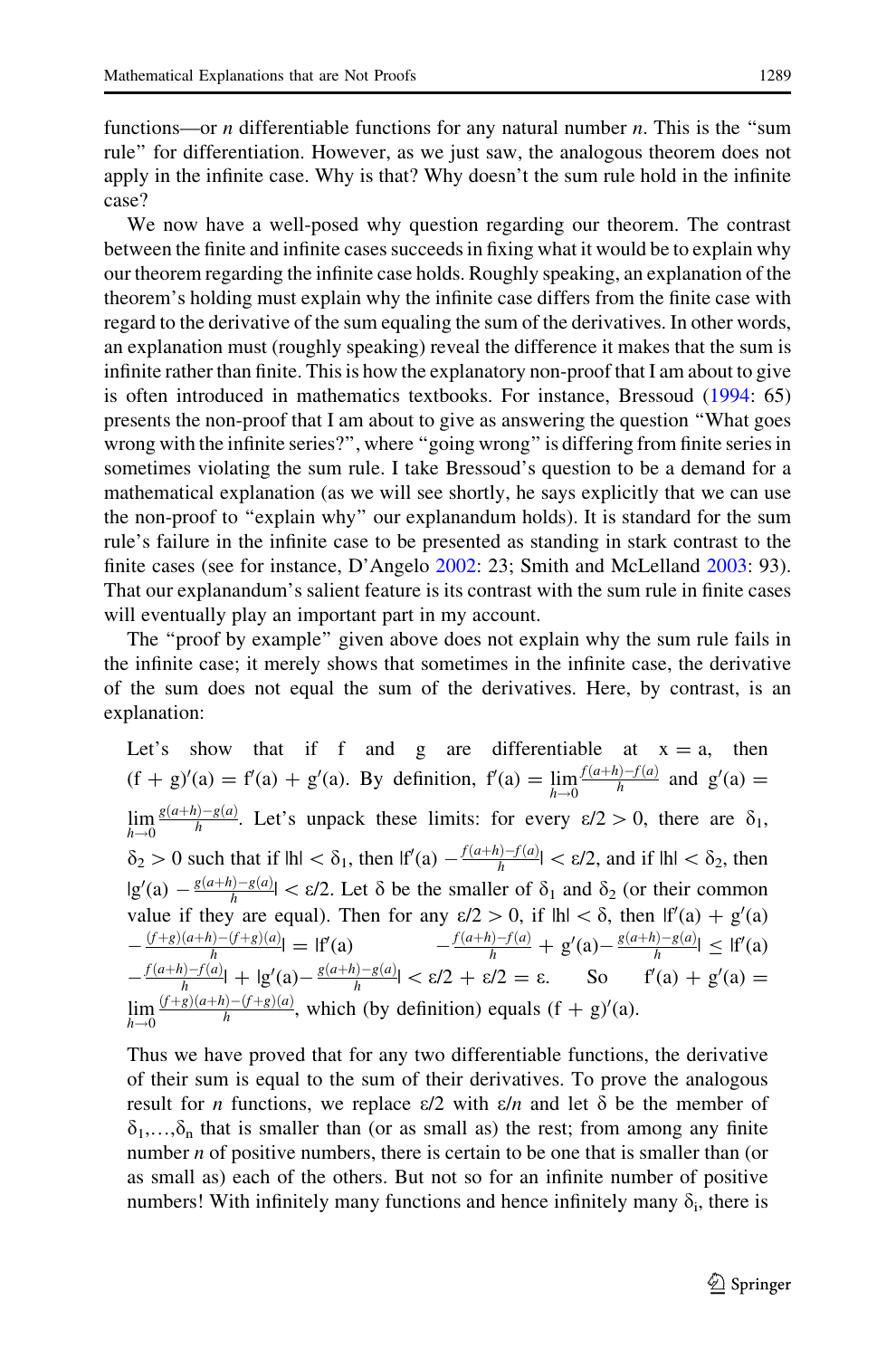<span id="page-5-0"></span>no guarantee that some positive number is less than or equal to every  $\delta_i$ . Rather, the  $\delta_i$  may approach arbitrarily close to 0.

That difference explains why in the infinite case,  $(f_1 + f_2 + f_3 + \cdots)$  (a) is not always equal to  $f_1'(a) + f_2'(a) + f_3'(a) \cdots$ . That this argument accounts for our theorem is not merely my own view. Mathematicians also characterize it as explanatory. For example, Bressoud ([1994:](#page-17-0) 69) gives the above argument and says that we can thereby ''explain why it is that sometimes you can differentiate an infinite series by differentiating each term, and sometimes you cannot''.

Though explaining why the sum rule fails in the infinite case, the above argument does not prove this theorem. It reveals how a certain proof of the sum rule in every finite case cannot be generalized to the infinite case; it identifies a place in that proof where the existence of finitely many terms in the sum is needed. In particular, with infinitely many  $\delta_i$ , it does not follow automatically that some positive number is less than or equal to every  $\delta_i$ . However, the above argument does not demonstrate that there exists an infinite sum of differentiable functions where the  $\delta_i$  approach arbitrarily close to 0 (of course, the "proof by example" reveals that there is). That the equation's proof in the finite case does not carry over to the infinite case fails to show that there is no proof of some other kind for the sum rule in the infinite case; it does not show that the equality fails in every infinite case or even that it fails in some infinite case. It shows merely that the door is open to its failing—not that any case walks through the open door. So here we have an explanation of our theorem that does not consist of a proof ofthe explanandum (though it does include a proof of the corresponding theorem for finite n).

#### 3 Lessons from the Failure of a Steineresque Account

Mathematical explanations that are not proofs pose a new and important challenge to existing philosophical accounts of mathematical explanation. Perhaps the bestknown account is Steiner's [\(1978](#page-17-0)). Like every other proposal in the literature, Steiner's account aims to distinguish ''proofs that explain'' from ''proofs that merely demonstrate'' (Steiner [1978](#page-17-0): 135). In this section, I will examine whether Steiner's account can be expanded to cover the explanatory non-proof given in the previous section. The prospects initially seem favorable. Steiner's account (roughly speaking) identifies proofs as having explanatory power if and only if they generalize, and as we saw, the explanatory non-proof in the previous section also has something to do with generalizability: it works precisely by revealing a certain proof's generalizability to be limited. Therefore, Steiner's approach appears wellsuited to capturing the source of this non-proof's explanatory power. However, I will uncover two obstacles to expanding Steiner's account to cover this explanatory non-proof. These obstacles will reveal some additional aspects of this explanation that make crucial contributions to its explanatory power. They will point us toward the proposal that I will make in the next section.

According to Steiner [\(1978](#page-17-0)), a proof of some theorem concerning  $S_1$ 's (some class of mathematical entities) explains why that theorem holds if and only if the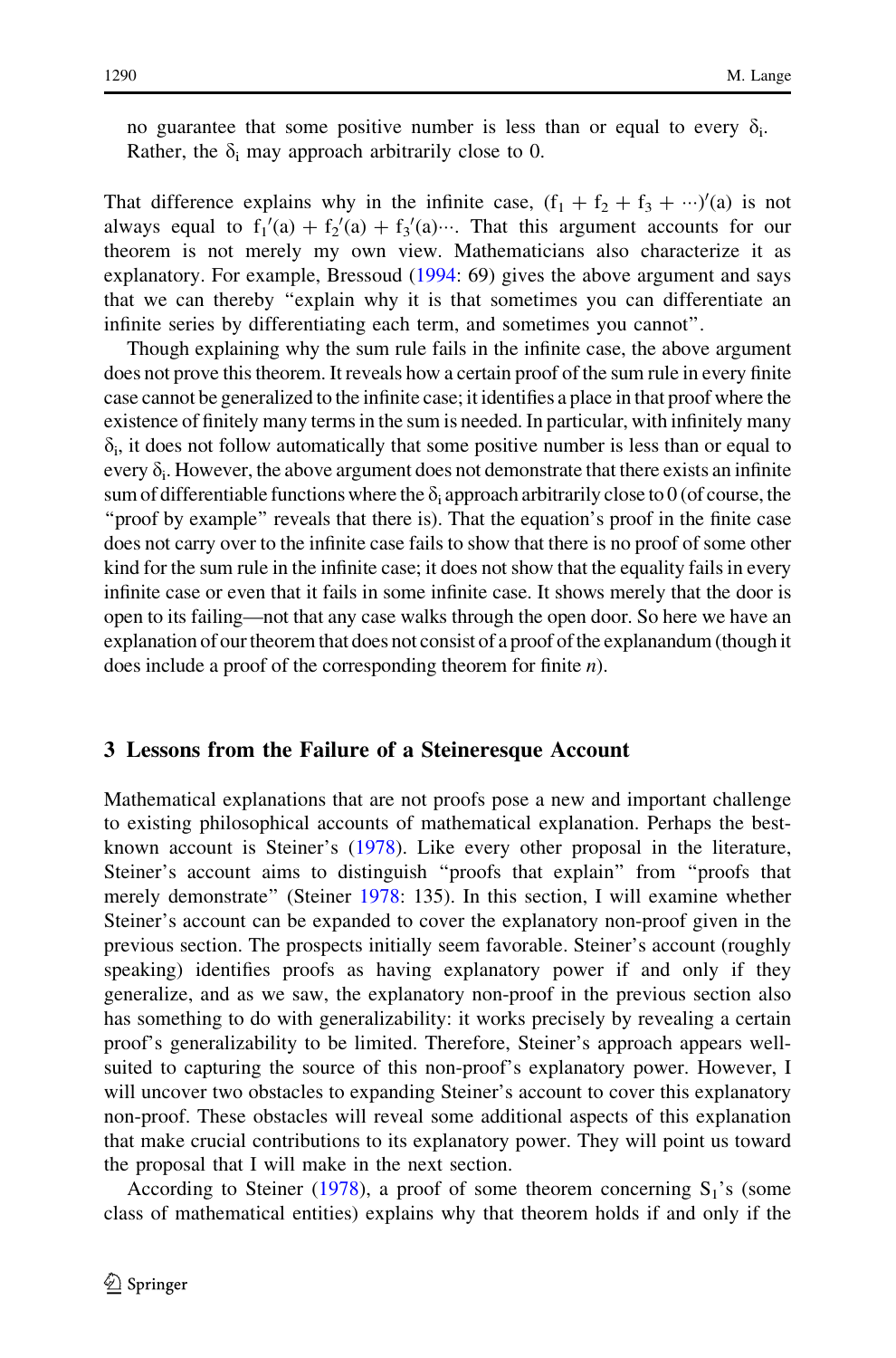proof reveals how the theorem depends on  $S_1$ 's "characterizing property"—that is, on the property essential to being an  $S_1$  that is just sufficient to distinguish  $S_1$ 's from other entities in the same ''family'' (for example, to distinguish triangles from other kinds of polygons). To reveal the theorem's dependence on  $S_1$ 's characterizing property, the proof must be ''generalizable'' in the following sense. Suppose that  $S_1$ 's characterizing property is replaced in the proof by the characterizing property for another kind  $S_2$  in the same family, but otherwise the original "proof idea" is retained. Then the resulting ''deformation'' of the original proof proves another theorem—one concerning  $S_2$ 's. In short, a proof of the theorem explains why the theorem holds exactly when it employs a strategy by which different, but analogous theorems can be proved for different classes in the same family.

As it stands, this account fails to cover the explanation given in the previous section. That explanation is not a proof, so perforce it is not a proof that generalizes. Some philosophers (e.g., Resnik and Kushner [1987](#page-17-0): 147–152) have criticized Steiner's account on the grounds that certain explanatory proofs simply collapse when one tries to generalize them to other classes in the same family. The explanation from the previous section prompts a different objection to Steiner's account: if a proof of some theorem collapses when we try to generalize that proof to another class in the same family, then that proof's collapse can itself explain a mathematical fact about that other class. In other words, whereas Steiner regards a proof's *generalizability* as giving it the power to explain the theorem proved, it turns out that a proof's *failure to generalize* from  $S_1$ 's to  $S_2$ 's can explain why there is no theorem for  $S_2$ 's analogous to the theorem proved for  $S_1$ 's.

We could conclude at this point that Steiner's proposal simply cannot account for the explanation in the previous section. But let's not be hasty. Steiner acknowledges (Steiner [1978:](#page-17-0) 147) that not all mathematical explanations are proofs and suggests briefly that explanatory non-proofs are similar in important ways to explanatory proofs. Steiner does not work to elaborate his account of explanatory proofs so as to cover explanatory non-proofs. Let's see what happens if we try to do so.

Steiner's basic proposal is that a theorem's explanation reveals its dependence on the characterizing property of the class it concerns. Steiner identifies a proof's "generalizability" as the way in which it reveals such dependence. But perhaps dependence can also be revealed by a proof's non-generalizability. That the proofs of the sum rule for two functions, for three functions, and so forth fail to generalize to the sum of infinitely many functions explains why the sum rule fails to hold in the infinite case.

Of course, we had better not expand Steiner's proposal to say that a given theorem's proof explains why that theorem holds if and only if the proof either can be generalized or cannot be generalized. However, the explanation in the previous section did not consist of a proof of the theorem being explained that failed to generalize. Rather, it consisted of several proofs all using the same ''proof idea'' (as Steiner's would say), each proving a different theorem (''The derivative of the sum of two functions equals ...", "The derivative of the sum of three functions equals …'') that is not the theorem being explained (''It is not always the case that the derivative of the sum of infinitely many functions equals …''). All of these theorems (those proved as well as the explanandum) concern different classes in the same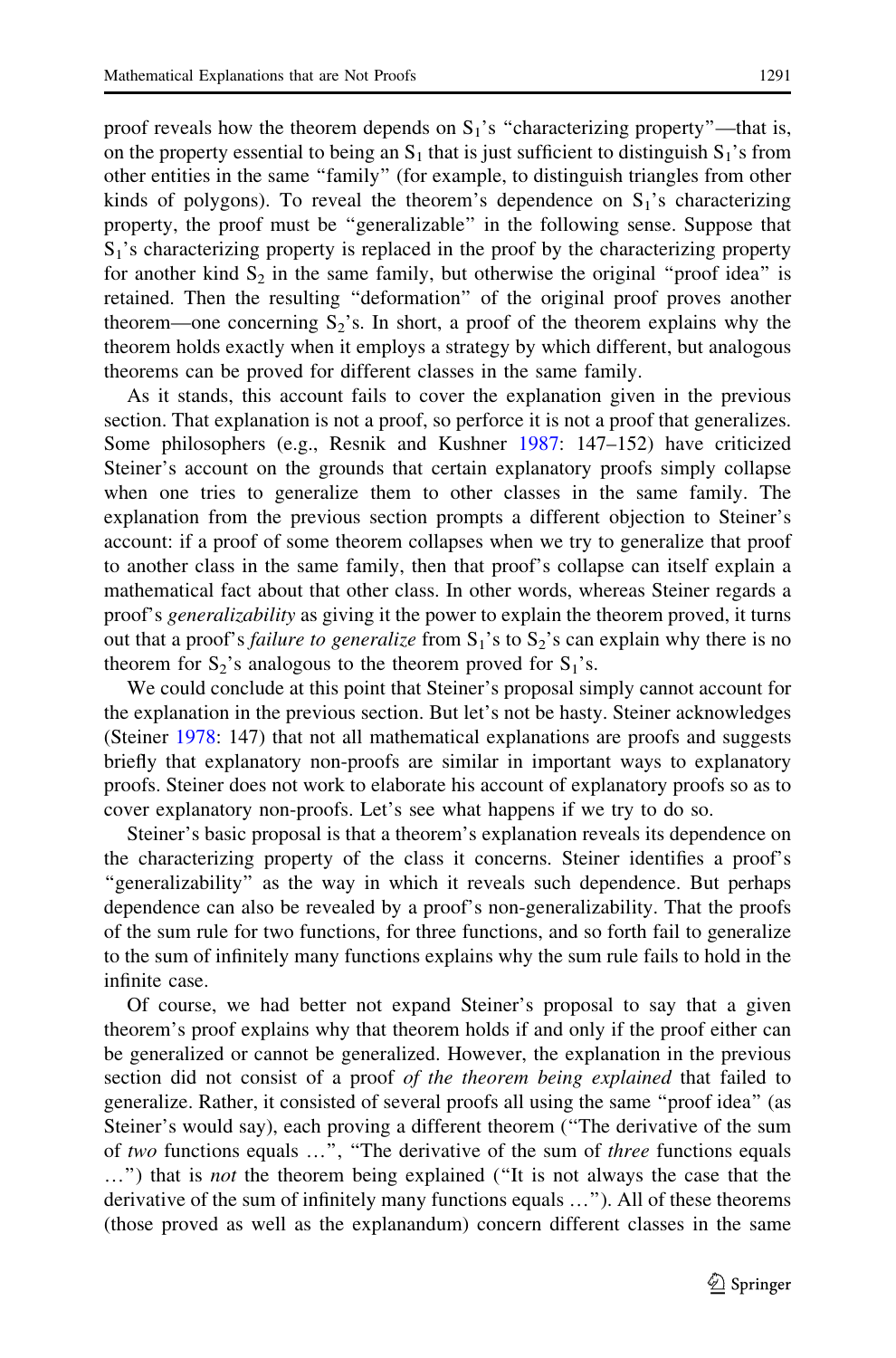family. These proofs fail to generalize to prove the negation of the theorem being explained (i.e., to prove that the sum rule holds in the infinite case). Suppose we try expanding Steiner's account so that it deems to be explanatory any non-proof satisfying the conditions in the preceding three sentences. This expansion apparently expresses the notion that non-generalizability can sometimes explain.

To explain a given theorem, according to this ''Steineresque'' proposal, it does not suffice merely to offer a proof of another theorem (or a collection of proofs of several other theorems, all using the same ''proof idea'') where that proof fails to generalize to prove the explanandum's negation. The explanandum's negation is false, so obviously *every* proof fails to generalize to prove it. Yet only the failure of certain proofs to generalize to prove the explanandum's negation sheds any light on why the explanandum holds. For instance, consider the proof (in Sect. [1\)](#page-0-0) that explains why the "calculator number" theorem holds. That proof (like every other proof of anything) fails to generalize to prove that the sum rule holds in the infinite case. But the Steineresque proposal does not say that the proof explaining the calculator-number theorem also explains why the sum rule fails in the infinite case. To do that, the calculator-number theorem would have to concern a class in the same family as the class of sums of infinitely many differentiable functions. Although Steiner ([1978:](#page-17-0) 147) admits to having no definition of what it is for two classes to belong to the same ''family'', we can grant that the class of calculator numbers does not belong to the same family as the class of sums of infinitely many differentiable functions. In contrast, the class of sums of infinitely many differentiable functions arguably belongs to the same family as the class of sums of two differentiable functions, the class of sums of three differentiable functions, and so forth.

We need to refine this Steineresque proposal further (though still in the spirit of Steiner's original account) to give it the best opportunity of capturing the power of the non-proof (involving infinitely many  $\delta_i$ ) to explain why the sum rule fails in the infinite case. So far, the Steineresque proposal is satisfied by proofs (sharing a ''proof idea'') of any theorems at all regarding the sums of finitely many differentiable functions; those sums are arguably members of the same ''family'' as sums of infinitely many differentiable functions. But to explain why the sum rule fails in the infinite case, those proofs must succeed in proving not just any theorems at all regarding the sums of finitely many differentiable functions, but in particular theorems that are analogous to the fact being explained—in the way that various theorems are analogous if they specify that the sum rule holds (or fails to hold) for some range of cases. That the sum rule holds for any finite number of differentiable functions—and can be proved to do so by using a certain ''proof idea''—might reasonably have suggested (at least to some degree) that the sum rule's holding in the infinite case can be proved in the same way. That (surprisingly) it cannot be so proved may thus help to explain why the sum rule fails in the infinite case.<sup>7</sup>

As I mentioned, Steiner's account of explanatory proofs says that a given proof explains when the same ''proof idea'' can be used to prove other theorems regarding

May explain—but may not. As we will see, the explanation requires certain further conditions to be satisfied.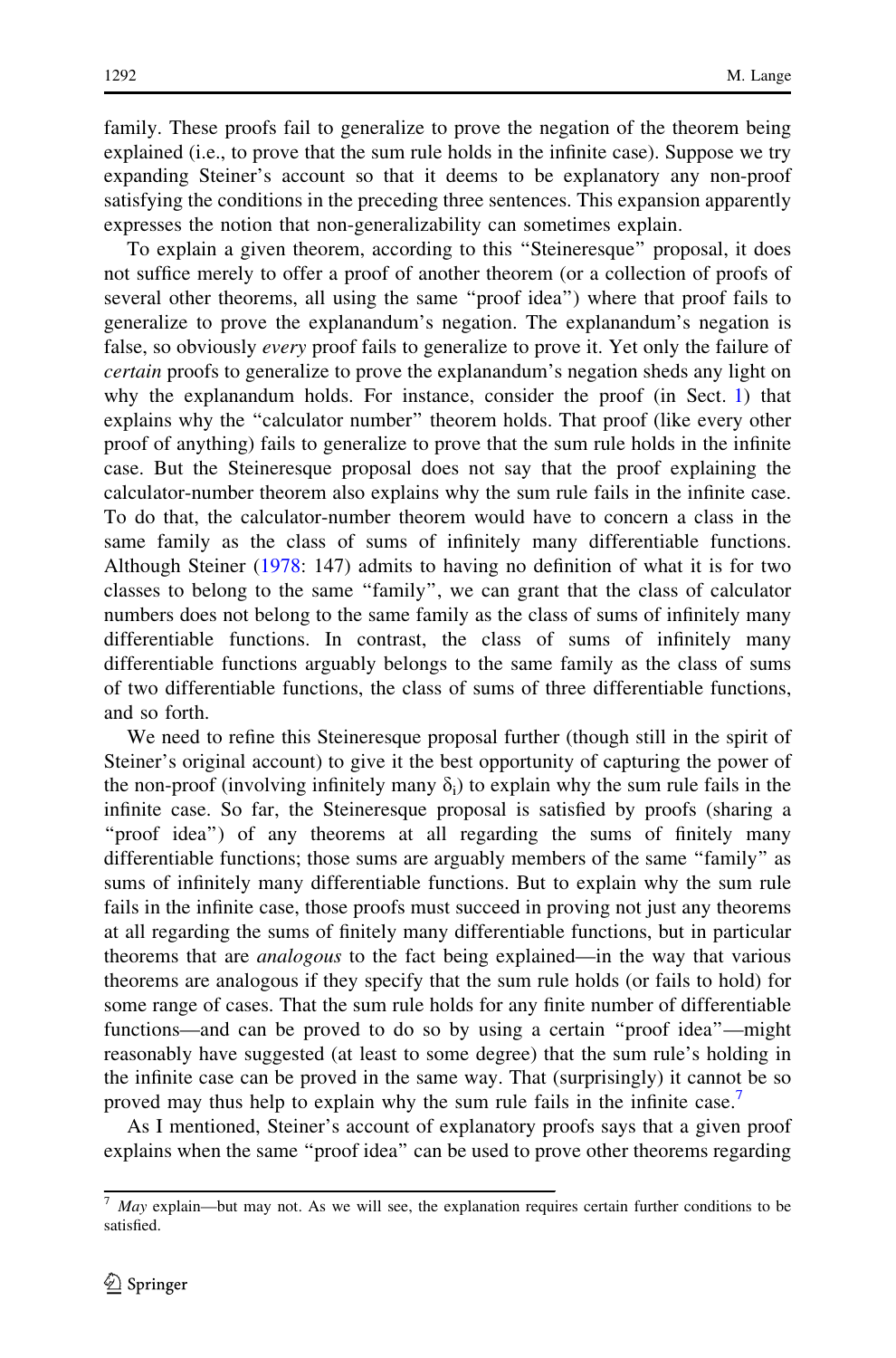different classes in the same family. Implicit in the same proof idea's being used is arguably that these other theorems are analogous to the theorem being explained that the theorems are all ''deformations'' of one another. So far, then, this proposal remains in the spirit of Steiner's own.

However, this Steineresque proposal fails to capture one important aspect of the relation that we have noticed between the explanandum (the sum rule's failure in the infinite case) and the sum rule's holding in all finite cases. Consider the argument involving infinitely many  $\delta_i$  that explains why (without proving that) the sum rule fails in the infinite case. This argument's explanatory power depends (as I have said) upon the surprisingness of the sum rule's failure in the infinite case, considering that it holds in all finite cases. We saw earlier that even to ask for an explanation of the sum rule's failure in the infinite case, as distinct from a *proof* of its failure, makes sense only in a context where the sum rule's failure in the infinite case is presented as contrasting sharply with the sum rule's holding in every finite case. By contrast, Steiner maintains that a why question regarding our explanandum is meaningful independent of the explanandum's being juxtaposed to the sum rule's holding in every finite case. I have suggested otherwise and that mathematics textbooks reflect this fact. It is only because the sum rule's failure in the infinite case is being contrasted with its holding in all finite cases that the nonproof involving infinitely many  $\delta_i$  derives explanatory power by showing where this contrast comes from. Because this contrast informs the why question, the kind of proof that an explanation identifies as failing to generalize to prove the sum rule in the infinite case must be a kind of proof by which the sum rule can be proved in finite cases.

This lesson takes us to the second obstacle to expanding Steiner's account to cover the explanatory non-proof in the previous section. The obstacle is that when we consider various proofs of the sum rule in finite cases (that fail to generalize to prove the sum rule in the infinite case—an unnecessary qualification, since the sum rule fails in the infinite case and so cannot be proved there), we find that not all of these proofs explain why the sum rule fails in the infinite case. What gave the argument in the previous section (involving infinitely many  $\delta_i$ ) its power to explain why the sum rule fails in the infinite case is not merely the feature that the Steineresque account captures: that the argument revealed a certain proof idea to be non-generalizable to the infinite case, despite its proving the sum rule in finite cases. Rather, the non-proof in the previous section derives its explanatory power from the particular way in which it shows the proof idea to be non-generalizable to the infinite case.

What particular way was that? Let me put it crudely for the moment. In Sect. [2,](#page-3-0) we saw that the proof idea by which we proved the sum rule for two functions, for three functions, and so forth fails to carry over to the infinite case. Crucially, we saw something more: we identified what stops the proof idea from generalizing and thereby prevents the sum rule from holding in the infinite case. Our seeing what stops the proof idea from generalizing involves something more than our discovering merely that those proofs regarding finite cases fail to generalize to the infinite case. The way they fail to generalize reveals the mechanism behind this failure—the cause of the problem. Of course, in mathematics we are not dealing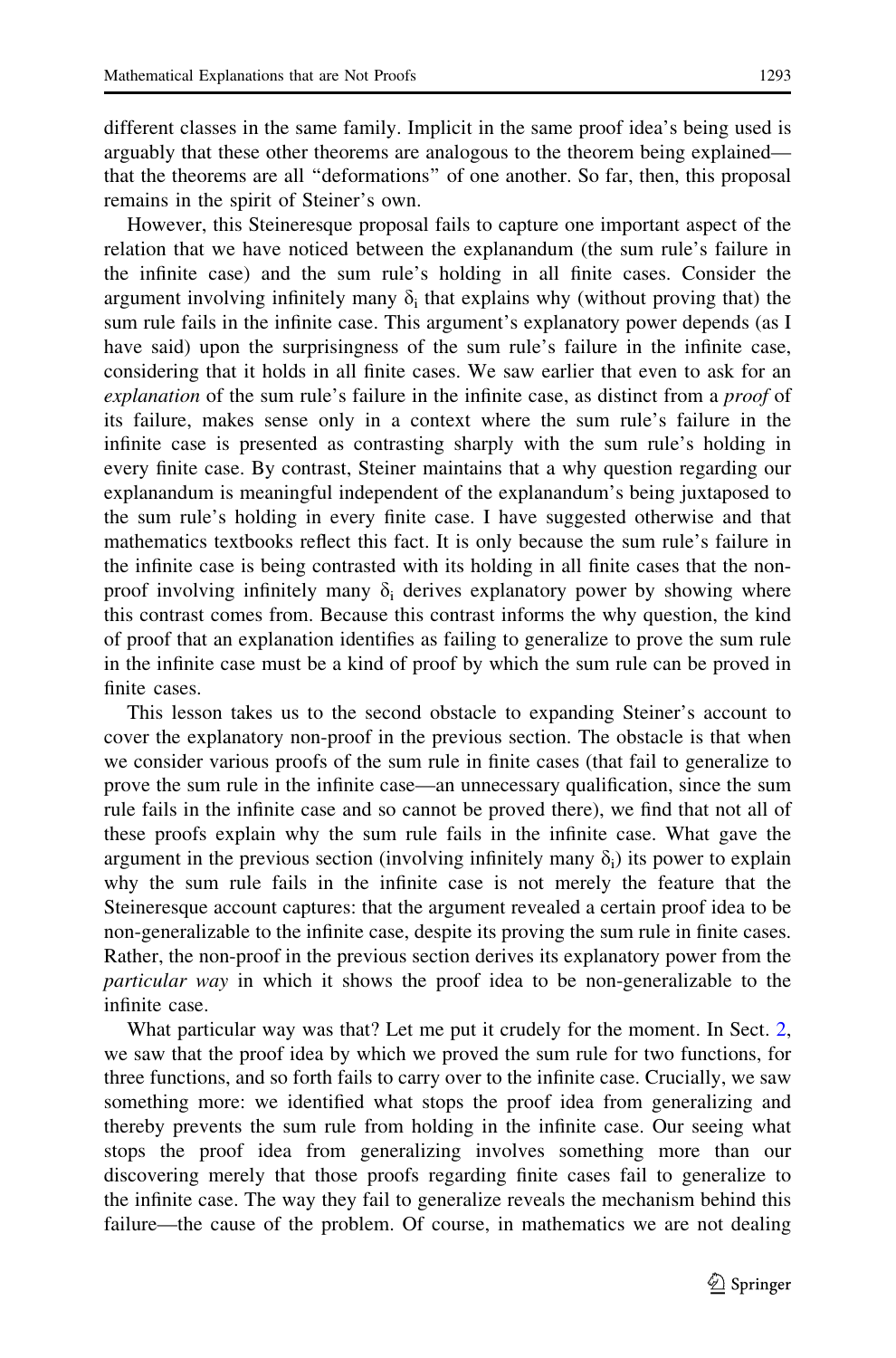with causal mechanisms! $8$  Nevertheless, the Steineresque account does not capture the fact that the explanation works by identifying something as what's keeping the proof idea that succeeded in the finite cases from also succeeding in the infinite case.

Less picturesquely, the explanation points out that what's holding the proof idea back from applying in the infinite case is that with infinitely many functions and hence infinitely many  $\delta_i$ , there is no guarantee that some positive number is less than or equal to every  $\delta_i$ . This consideration prevents the proof from generalizing to the infinite case and thereby accounts for the sum rule's failure there. The role played by this consideration in supplying the argument with explanatory power must be captured by an adequate philosophical account of mathematical non-proofs that explain.

To appreciate this point, let's look at an argument that satisfies the Steineresque account but intuitively does not explain why the sum rule fails in the infinite case. This argument will show another proof idea that succeeds in proving the sum rule in finite cases to be non-generalizable to the infinite case. But the argument will differ from the explanatory non-proof in the previous section (involving infinitely many  $\delta_i$ ) in that it will not reveal what stops the sum rule from holding in the infinite case. More precisely, the argument will fail to identify a further feature of the infinite case that contrasts with the finite cases and keeps the proof idea from carrying over to the infinite case. By a *further* respect in which the cases differ, I mean a respect beyond the fact that one case is infinite and the other cases are finite and also beyond the fact that the proof idea fails to apply to the infinite case though applying to the finite cases.

Before giving the argument that another proof idea fails to generalize to the infinite case, I want to say why it will turn out to be important whether or not an argument identifies a further feature by which the infinite case differs from the finite cases. In the following section, I will propose that for a non-proof of the sum rule's failure in the infinite case to explain why it fails there, the argument needs to identify a difference between the infinite and finite cases (other than that one is infinite and the others are finite) that is distinct from and so can account for the proof idea's failure to carry over to the infinite case. The difference identified by the explanatory non-proof (involving infinitely many  $\delta_i$ ) given in Sect. [2](#page-3-0) concerned whether or not there must be some positive number less than or equal to every  $\delta_i$ .

No analogous difference is identified by the following ''bootstrapping'' argument:

<sup>&</sup>lt;sup>8</sup> Nevertheless, talk of "mechanism" is sometimes used by those who study math education in order to gesture toward the difference between a mathematical explanation of some fact and a proof of it that does not explain why it holds. For instance:

Specific counter-examples are examples that merely satisfy the task of refuting a statement, and do not contribute to the understanding of the general case …. On the other hand, general examples uncover the crucial mechanism involved in the situation. This mechanism is both an explanation to the fact that the claim can be refuted, as well as a manifestation that counter-examples can be generated. (Peled and Zaslavsky [1997](#page-17-0): 58–59, cf. 50)

This point applies to the explanation of the sum rule's failing in the infinite case and how this explanation differs in explanatory power from the specific counterexample (also given in Sect. [2](#page-3-0)) to the sum rule for the infinite case.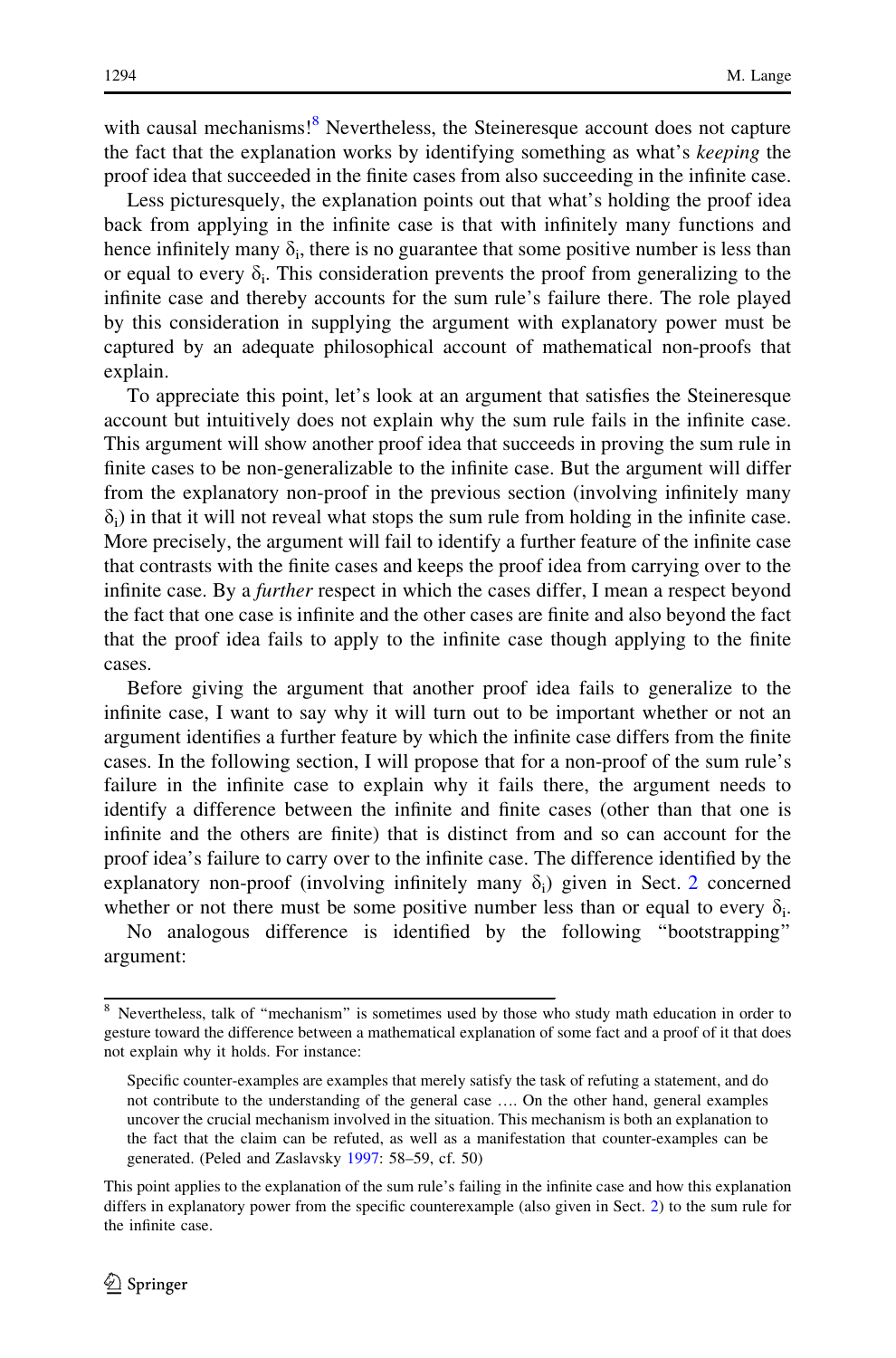<span id="page-10-0"></span>Begin with any proof (such as the one given in the previous section) for the sum rule for two functions:  $(f + g)'(x) = f'(x) + g'(x)$ . Apply the sum rule just proved to the two functions  $(f + g)(x)$  and  $h(x)$ , showing that  $(f + g + h)'(x) = (f + g)'(x) + h'(x)$ . Use  $(f + g)'(x) = f'(x) + g'(x)$  to substitute for  $(f + g)'(x)$ , thereby proving  $(f + g + h)'(x) = f'(x) + g'(x) +$  $h'(x)$ , i.e., the sum rule for three functions. In the same way apply the sum rule for two functions to the functions  $(f + g + h)(x)$  and  $j(x)$  to show  $(f + g + h + j)'(x) = (f + g + h)'(x) + j'$ Use the just proved  $(f + g + h)'(x) = f'(x) + g'(x) + h'(x)$  to substitute for  $(f + g + h)'(x)$ , thereby proving the sum rule for four functions. And so on for five functions, six functions, ....<sup>9</sup>

This argument is non-generalizable to the infinite case; it can reach only finite numbers of functions.

Like the explanatory non-proof (involving infinitely many  $\delta_i$ ) given in Sect. [2,](#page-3-0) this argument does not prove that the sum rule fails in the infinite case. The Steineresque proposal regards this argument as explaining why the sum rule does not apply to the infinite case. Intuitively, however, this argument fails to supply an explanation (and I have never seen it cited in the mathematics literature as explanatory). Unlike the explanatory non-proof given in Sect. [2](#page-3-0), this argument does not identify something as blocking the argument from extending to the infinite case. The proof idea (roughly, to bootstrap from two functions to three to four to …) simply lacks the potential ever to get to the infinite case. Nothing needed to step in and derail it before it reached the infinite case. It was never going to get that far.<sup>10</sup>

Hence, that some proof idea generalizes to all finite cases, but fails to prove the sum rule in the infinite case, may nevertheless not explain why that the sum rule fails in the infinite case. In order to explain, the failure to generalize must be shown to arise from the infinite case's failure to share some feature (besides finitude) with all of the finite cases. In identifying that feature, an explanatory non-proof specifies why the proof in finite cases gets derailed when we try to generalize it to the infinite case—and thereby explains why the sum rule fails in the infinite case. Let's now look at an account of mathematical explanation that captures this aspect of our example and so is sensitive not only to a proof idea's non-generalizability, but also to the way in which it fails to generalize.

#### 4 My Proposal

With regard to the sum rule's failure in the infinite case, what must an account of mathematical explanations do? It must account not only for the explanatory power of the non-proof given in Sect. [2](#page-3-0), but also for the explanatory impotence of the

<sup>&</sup>lt;sup>9</sup> This argument could equally well have been expressed in terms of mathematical induction.

<sup>&</sup>lt;sup>10</sup> The principle of mathematical induction (see previous footnote) does not allow the argument to extend to the infinite case, but does not specify any difference between the finite and infinite cases (other than that the latter is infinite) that is standing in the way. The infinite case simply fails to fall within the principle's scope.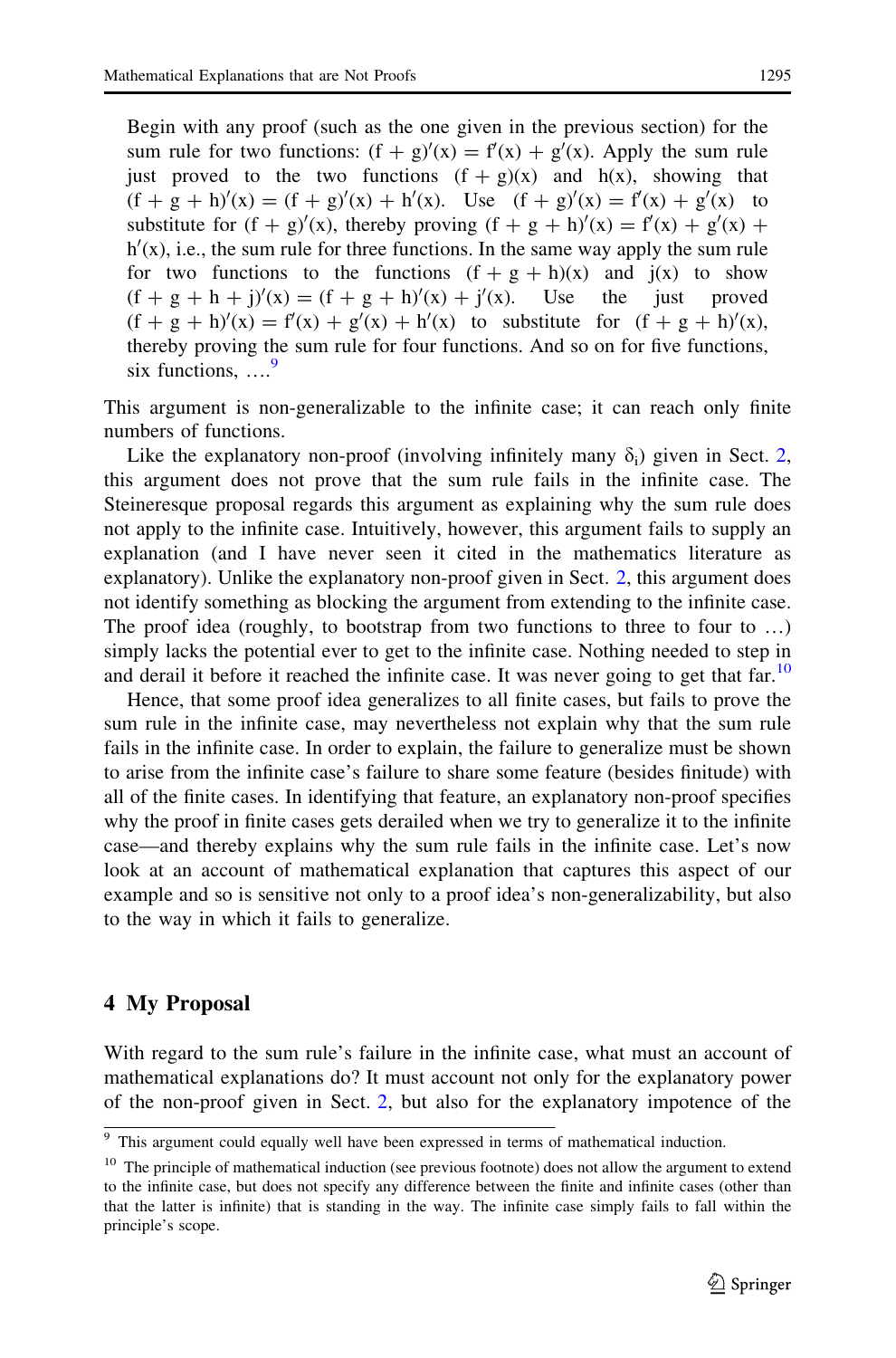"proof by example" in Sect. [2](#page-3-0) and of the bootstrapping argument in the previous section. We also expect an account of explanatory non-proofs to cohere with an account of mathematical explanations that prove what they explain. I presume (as does Steiner) that these kinds of explanation work in similar ways—just as philosophers who work on scientific explanation widely presume that explanations where the explanandum does not follow logically from the explanans, such as statistical explanations, work in much (though, of course, not entirely) the same way as explanations in which the explanans entails the explanandum. Accordingly, I'll start by sketching an account of explanatory proofs and then show how that account expands naturally to cover explanatory non-proofs. I will incorporate into my account the lessons we learned from the Steineresque proposal's deficiencies.

Let's return to the mathematical explanation of the calculator-number theorem, which I introduced at the start of Sect. [1.](#page-0-0) What's striking about this theorem is that it reveals a respect in which all of the calculator numbers are alike (namely, they are all divisible by 37). The proof of this theorem that explains why it holds exploits another respect in which the calculator numbers are all alike in virtue of being calculator numbers—a respect that is distinct from (though required by) their being calculator numbers (and that is also distinct from their being divisible by 37). This similarity is that each calculator number can be expressed as  $10^5a + 10^4$  $(a + d) + 10^{3}(a + 2d) + 10^{2}(a + 2d) + 10(a + d) + a$  where a, a + d, a + 2d are three integers in arithmetic progression (these three integers can be the three digits on the calculator keypads that, taken forwards and backwards, generate the given calculator number). The explanatory proof thus traces the fact that every calculator number is divisible by 37 to another property that they have in common by virtue of being calculator numbers. In this respect, the explanatory proof differs sharply from the non-explanatory, brute-force proof that checks each of the sixteen calculator numbers individually. That proof identifies no common origin of the calculator numbers' common divisibility by 37.

This difference between the explanatory and non-explanatory proofs of the calculator-number theorem suggests that a proof explains a theorem concerning a given set up if and only if that theorem has some salient feature and the proof exploits a feature of the same kind that is possessed by the set up. The relevant kind of feature in the calculator-number example is a similarity among all of the calculator numbers. But an entirely different kind of feature might be salient in another mathematical result. For example, the result being explained might strikingly exhibit a certain symmetry. A proof of that result explains why it holds if and only if that proof derives the result by exploiting a similar symmetry in the set up. On this view, the distinction between proofs that explain why some theorem is true and proofs that merely establish *that* the theorem is true exists only in a context where some feature of the theorem is salient. This proposal correctly predicts an observation we made earlier: for a result having no especially striking feature, such

as that  $\int_0^3 (x^3 - 5x + 2) dx = 4$ , there is nothing that it would be to explain why it 1

holds; there is only a proof that it holds. Likewise, with regard to the theorem that the sum rule fails in the infinite case, we saw that there is nothing it would be to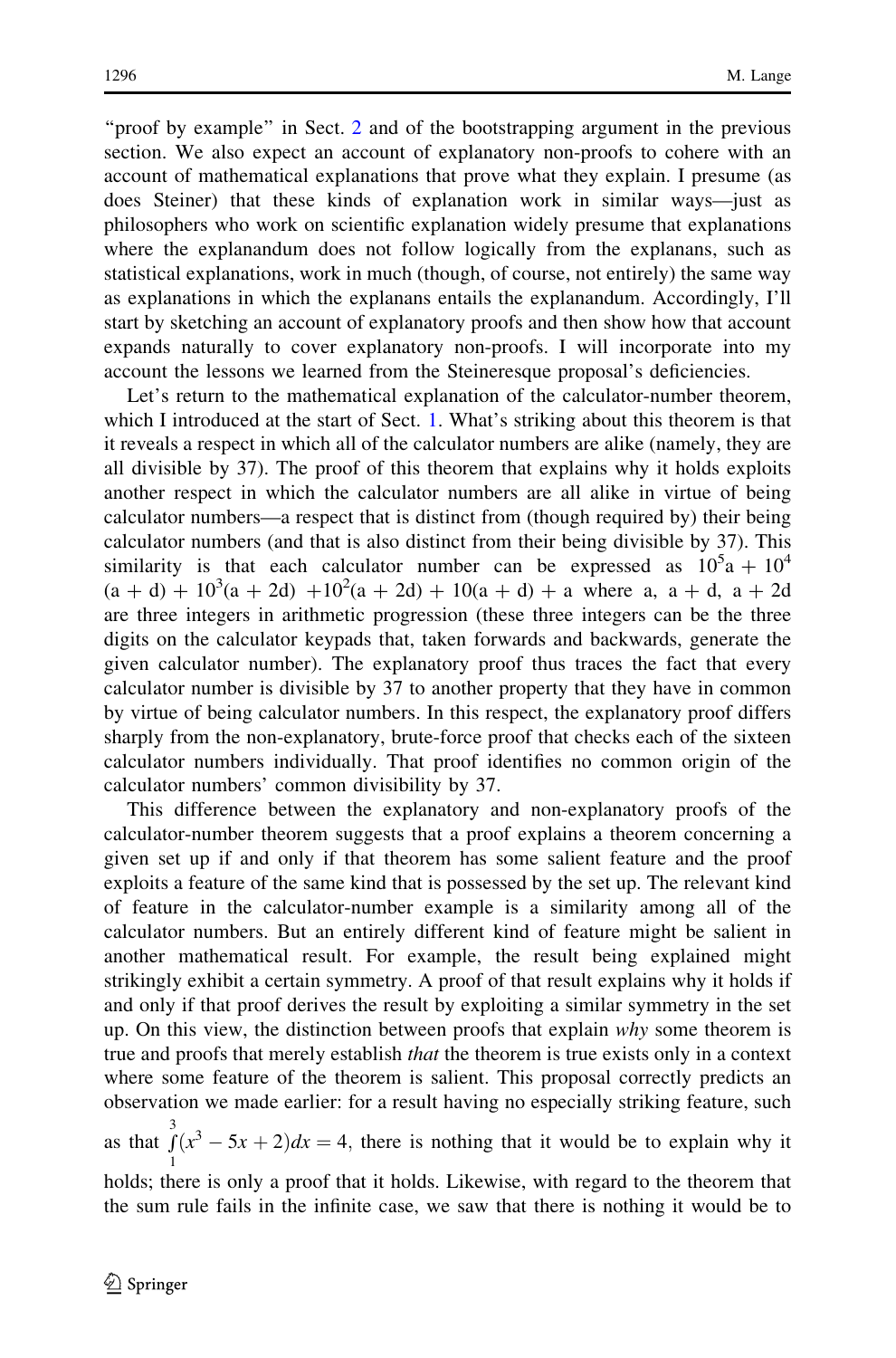explain why this theorem holds until the sum rule's failure in the infinite case is contrasted with its holding in all finite cases. Where that contrast is striking, it informs what an explanation would be.

Elsewhere [\(2014](#page-17-0), [2016\)](#page-17-0) I have elaborated and defended this account of the difference between explanatory and non-explanatory proofs. Without pausing now to do that, let's see how this rough proposal expands naturally to cover an explanatory non-proof. Whereas the salient feature of the calculator-number theorem is the *similarity* it reveals among all of the calculator numbers, the salient feature of the sum-rule theorem regarding the infinite case is its difference from the sum-rule theorem for finite cases. Hence, just as a proof explains the calculatornumber theorem by taking the salient similarity that the theorem ascribes to the calculator numbers and deriving it from another respect in which the calculator numbers are alike, so an argument explains the sum rule's failure in the infinite case by tracing the salient difference between the infinite and finite cases to another respect in which they differ—a respect that is distinct from (though required by) the fact that one is infinite and the other finite (and that is also distinct from the sum rule's holding of one but not the other). To trace the salient difference to this other difference, it suffices to show that this other difference keeps a proof idea that works for the finite case from generalizing to the infinite case. As we have seen, the difference that the explanatory non-proof points out is that for finitely many functions and hence finitely many  $\delta_i$ , there exists some positive number less than or equal to every  $\delta_i$ , but there need not exist such a positive number for infinitely many functions and hence infinitely many  $\delta_i$ . The proof regarding finite cases appeals to this guarantee, so without it in the infinite case, the proof of the sum rule in the finite case cannot generalize to the infinite case.

On my proposal, this explanatory non-proof explains in much the same way as the proof explaining the calculator-number theorem. A certain similarity among the calculator numbers (that they are all expressible in the same form) allows the same proof to show them all to be divisible by 37, and when the salient feature of the calculator-number theorem is the similarity that it reveals among the calculator numbers, then a proof of the theorem explains why it holds if the proof exploits another similarity they bear (distinct from but required by their all being calculator numbers). Just as the explanandum in the calculator-number example makes salient a similarity among the calculator numbers, so the sum rule's failure in the infinite case makes salient a difference between the infinite and finite cases. Just as the explanation of the calculator-number theorem works by tracing the salient similarity to another similarity among the calculator numbers, so the explanation of the sumrule theorem works by tracing the salient difference that the theorem reveals between infinite and finite cases to another difference between them (distinct from but required by their difference in cardinality).

My proposal thus gives an account of this non-proof's explanatory power that coheres with its account of explanatory proofs. My proposal also incorporates one of the lessons we learned from examining the Steineresque proposal: that a proof idea's failure to yield a proof that the sum rule holds in the infinite case explains the sum rule's failure in the infinite case only if that proof idea enables the sum rule to be proved in finite cases. Only such a proof idea allows us to take the difference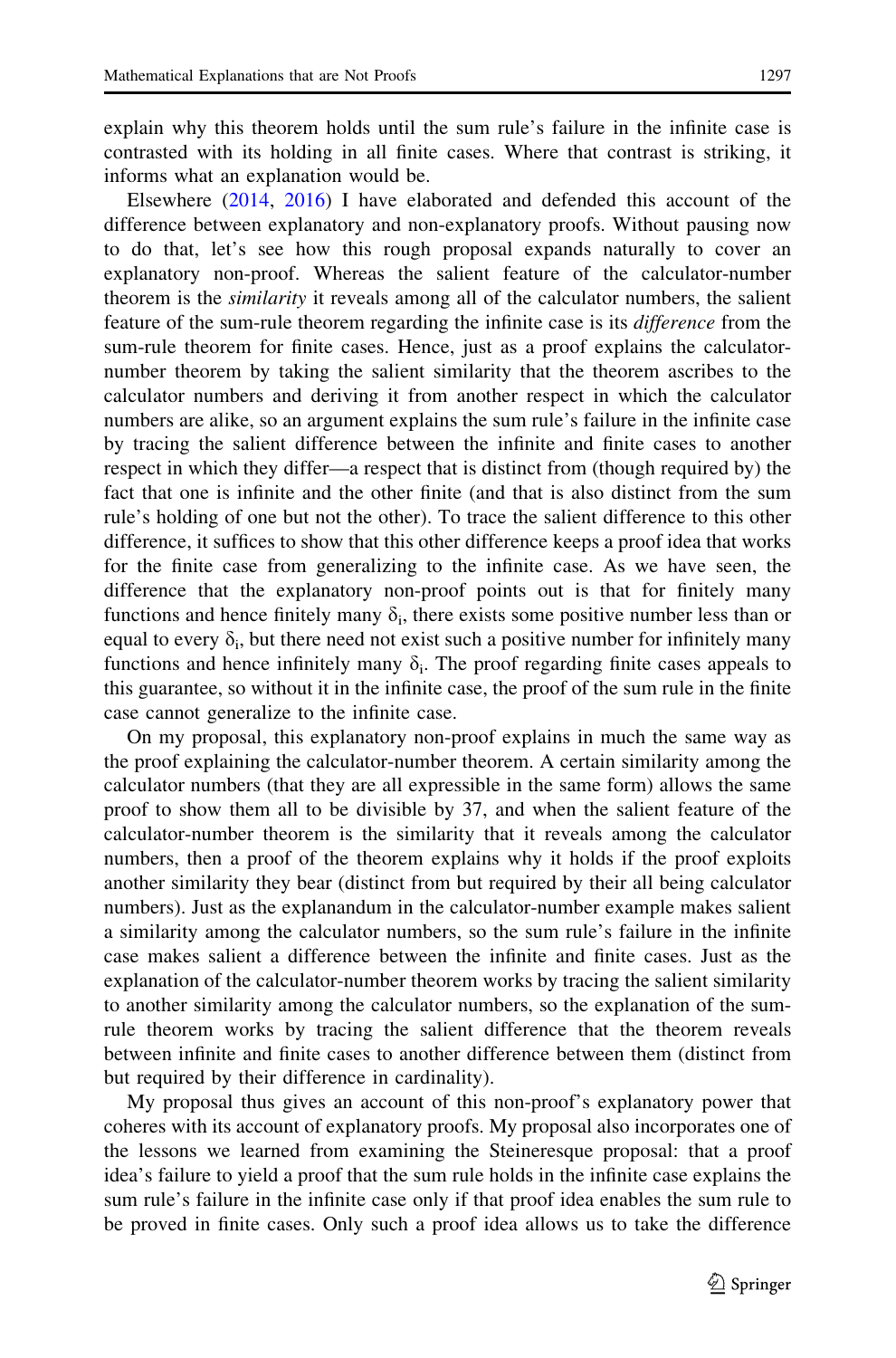between the sum rule in the infinite and finite cases and trace it to some other difference between those cases.

Furthermore, my account vindicates our earlier thought that the explanatory nonproof derives its explanatory power from revealing the ''mechanism'' responsible for the sum rule's failure in the infinite case. Let's see how this result arises from the fact that on my account, the explanation works by taking the difference between the sum rule in the infinite and finite cases and tracing this difference back to some other difference between those cases that is distinct from but required by their difference in cardinality. In so tracing back the difference in the sum rule's holding, the explanatory non-proof identifies what it is about being an infinite case, by contrast with being a finite case, that blocks a proof for the finite case from extending to the infinite case. The explanatory non-proof identifies the difference that makes this difference to be that finite and infinite cases differ in whether there is guaranteed to be some positive number less than or equal to every  $\delta_i$ . In tracing the difference in the sum rule's holding back to this other difference, the explanatory non-proof reveals how this other difference makes a difference to the sum rule's holding; that is, it points out which step of the proof regarding finite cases is blocked by this feature of infinite cases. In identifying what it is about being an infinite case that stops the proof from going through, as well as how this feature of infinite cases stops the proof, the explanation gives the ''mechanism'' by which the proof in the finite case is kept from extending to the infinite case.

One way to identify what blocks the proof's extension to the infinite case (thereby revealing the ''mechanism'' at work) is to specify what would avoid this blockage—that is, to specify what some infinite case would have to be like in order for the proof in the finite case to carry over to that infinite case (namely, for there to be some positive number less than or equal to every  $\delta_i$ ). Some infinite cases allow this to happen (see footnote 6). By specifying what infinite cases would have to be like in order for the proof in the finite case to carry over to them, the explanatory non-proof may be helpful in constructing additional infinite cases where the sum rule fails—more helpful than either the ''proof by example'' or the bootstrapping proof. But I do not take the explanatory non-proof's helpfulness in this regard to be the source of its explanatory power. On my view, it is the other way around. In other words, the explanatory non-proof's power to explain why the sum rule fails in the infinite case is what makes the explanatory non-proof helpful in constructing counterexamples to the sum rule in the infinite case, rather than its helpfulness in constructing counterexamples making it explanatory.

By contrast with the explanatory non-proof, the bootstrapping proof's nongeneralizability does not specify a ''mechanism'' responsible for the sum rule's failure; the bootstrapping proof fails to indicate what infinite cases must be like in order for a proof of the sum rule to carry over to them. We saw how the explanatory non-proof points out a difference between finite and infinite sums that makes a difference to whether a certain strategy for proving the sum rule succeeds (namely, that in the finite but not the infinite case, there is guaranteed to be a positive number less than or equal to every  $\delta_i$ ). No such difference between finite and infinite sums is identified as responsible for the bootstrapping proof's failure to reach the infinite case. Although the bootstrapping proof never manages to reach the infinite case, the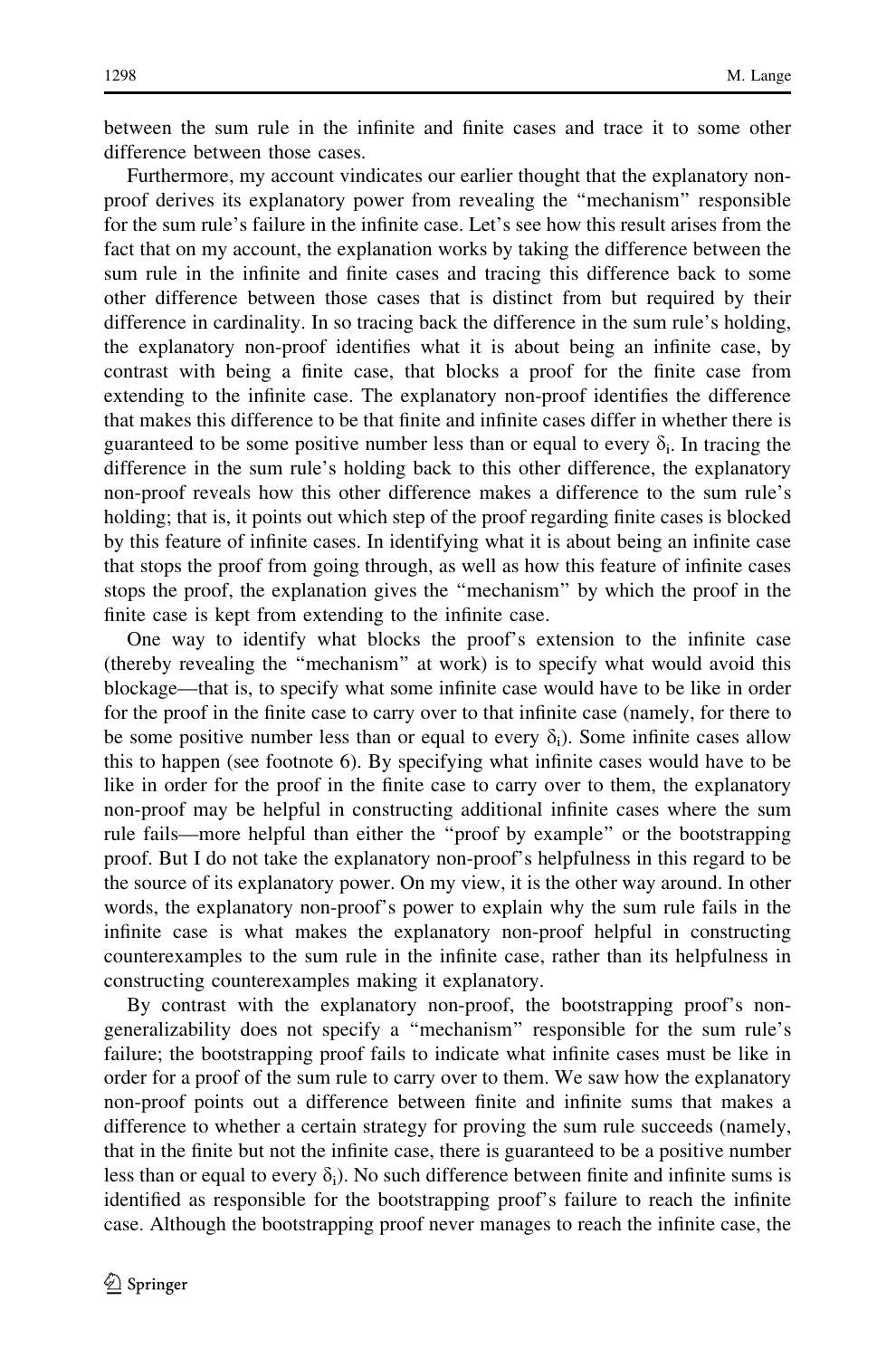proof contains no particular step that goes through in the finite case but not when we try to generalize the proof to the infinite case. In this way, my account says why the bootstrapping proof of the finite sum-rule theorem, despite not generalizing to the infinite case, fails to explain the sum rule's breaking down for the infinite case. As we saw, the Steineresque account could not do this. My account incorporates the lesson we learned from the second obstacle encountered by the Steineresque account: that the particular way in which a proof fails to generalize to the infinite case, despite proving the sum rule for finite cases, makes a difference to whether its non-generalizability can explain.<sup>11</sup>

Furthermore, my proposal explains why we do not need to give a proof of the sum-rule theorem in the infinite case in order to explain why that theorem holds. When the salient feature of the sum-rule theorem for the infinite case is its difference from the sum-rule theorem for finite cases, its explanation need only find another difference between the infinite and finite cases and show how that difference turns out to make a difference to the sum rule's holding. A respect in which the infinite case differs from finite cases can make a relevant difference merely by derailing in the infinite case a proof idea that works to prove the sum rule in the finite case. Stopping the proof is making a difference.<sup>12</sup>

By contrast, the Steineresque account cannot say why we do not need to give a proof of the theorem in order to explain it. The explanandum is a theorem, so why should anything less than a proof of it be enough to answer the why question? The Steineresque account cannot say why, because it does not recognize that what is

 $\frac{11}{11}$  As we saw at the very start of the paper, mathematicians regard the fact that two calculator numbers are both divisible by 37 as no coincidence, and that is because of the proof that explains why every calculator number is divisible by 37. I have suggested that when a result's salient feature is that it identifies a respect in which various cases are alike, then a proof explains that result exactly when the proof exploits some other respect in which those cases are alike and from there arrives at the result by treating all of the cases in the same way. I now suggest that if the result with such a salient feature has no such explanation, then it is a mathematical coincidence. Likewise, suppose we had not yet proved that the sum rule holds of every pair of differentiable functions and suppose we found that for four particular functions  $f_1$ , ...,  $f_4$ ,  $f_1'(x) + f_2'(x) = (f_1 + f_2)'(x)$  and  $f_3'(x) + f_4'(x) = (f_3 + f_4)'(x)$ . We might then wonder whether or not this fact is a coincidence. The general proof of the sum rule for two functions makes it no coincidence. However, let's add to those two facts an example where the sum rule holds for the sum of infinitely many functions. (There are such examples; see footnote 6.) That the sum rule holds for those three cases is a coincidence since the sum rule's holding of those three cases cannot be derived from the respects in which those three cases are alike (e.g., that each is the sum of differentiable functions on the real numbers).

<sup>&</sup>lt;sup>12</sup> This is how I would reply to the objection that the explanatory non-proof I have been examining does not explain why the sum rule fails in the infinite case; it explains merely why a given proof in the finite case does not carry over to the infinite case. I agree that it explains why the proof does not carry over. But when the salient feature of the sum rule's failure in the infinite case is that by this failure, the infinite case stands in contrast to all finite cases, then we can explain the sum rule's failure in the infinite case by identifying another difference between finite and infinite cases that stops a proof of the sum rule in the finite case from generalizing to the infinite case. In this respect, the example is analogous to a standard case from the literature on scientific explanation. Suppose tertiary syphilis is necessary for the development of paresis (though very few patients with tertiary syphilis develop paresis). Suppose we ask why Jones developed paresis—and we pose this question in a context where the salient contrast is with Smith, who did not develop paresis. That Jones had tertiary syphilis (where Smith did not) answers the question; it explains more than merely why the mechanism that kept Smith from getting paresis failed to carry over to Jones.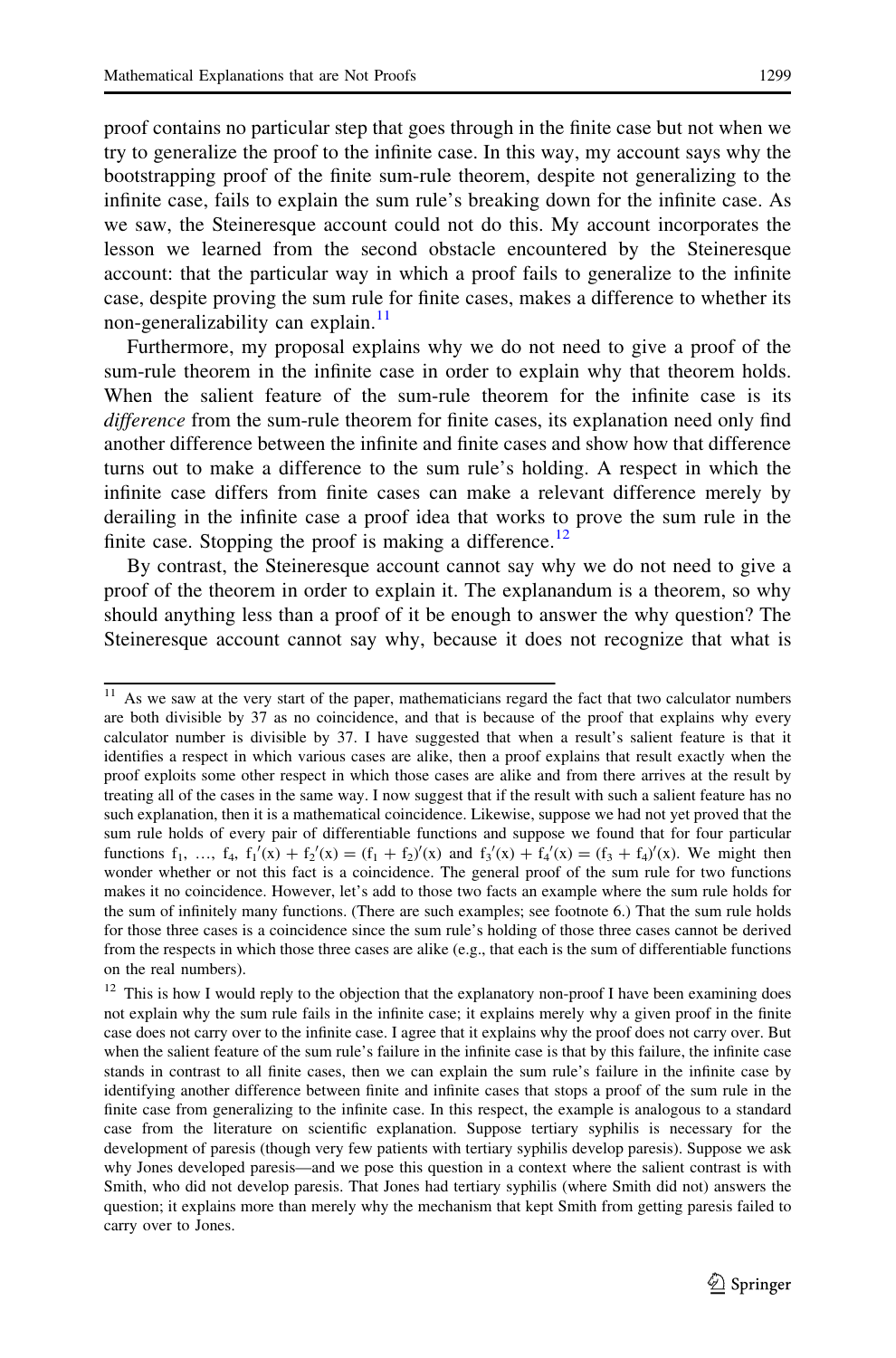<span id="page-15-0"></span>required to explain some result depends on what feature of the explanandum is salient—so that if its salient feature is its *difference* from another result, then its explanation need not prove it. In the context of the sum rule for finite cases, to ask for an explanation of the sum-rule theorem in the infinite case is to ask where its difference from the theorem for finite cases comes from. We can reveal a difference that the sum's cardinality makes to the sum rule without proving the sum-rule theorem in the infinite case: by revealing precisely how the cardinality makes a difference to whether a proof goes through. Conversely, the ''proof by example'' in Sect. [2](#page-3-0) fails to specify where the infinite sum-rule theorem's difference from the finite sum-rule theorem comes from, so the proof by example fails to explain the infinite sum-rule theorem—despite proving it.

## 5 Conclusion

Though we have focused on a single example of an explanatory non-proof, many other explanations in mathematics work in the very same way. For instance, suppose we ask why it is *not* the case that for every continuous function on the *rational* numbers in the interval [a, b] where  $f(a) < 0 < f(b)$ , there is a  $c \in [a, b]$  such that  $f(c) = 0$ . With this why question put so baldly, it seems to me indeterminate what it would take to explain why this fact holds if this task is supposed to be distinct from proving that it holds.

However, suppose we mention the explanandum along with the intermediatevalue theorem (IVT): that for every continuous function on the *real* numbers in the interval [a, b] where  $f(a) < 0 < f(b)$ , there is a  $c \in [a, b]$  such that  $f(c) = 0$ . In this context, the explanandum's salient feature is its contrast with the IVT, so to ask why the explanandum holds is to ask why the IVT's analogue for the rationals (i.e., the explanandum's negation) fails to hold. This why question is not answered by a "proof by example" that the IVT's analogue does not apply to the rationals; for instance, the why question is not answered by noting that for the function  $f(x) = x^2 - 2$  defined for rational x's,  $f(0) = -2$  and  $f(2) = 2$  but there is no rational number x such that  $f(x) = 0$  (since  $\sqrt{2}$  is irrational).

An explanation is instead supplied by a proof of the IVT that at a certain step exploits a property of the reals that is not possessed by the rationals. Such an explanation identifies a specific difference between the reals and rationals that is responsible for their difference with respect to the proof idea's success in proving an IVT-type theorem. Typically, such a proof of the IVT exploits the real numbers' possession of the least-upper-bound property: that every nonempty set of real numbers having an upper bound is guaranteed to have a least upper bound. The rationals lack this property (for instance, the set of rationals having their square less than 2 has an upper bound, such as 5, but no least upper bound since for any upper bound among the rationals, there is a smaller one). The rationals' failure to possess the least-upper-bound property blocks the standard proof of the IVT from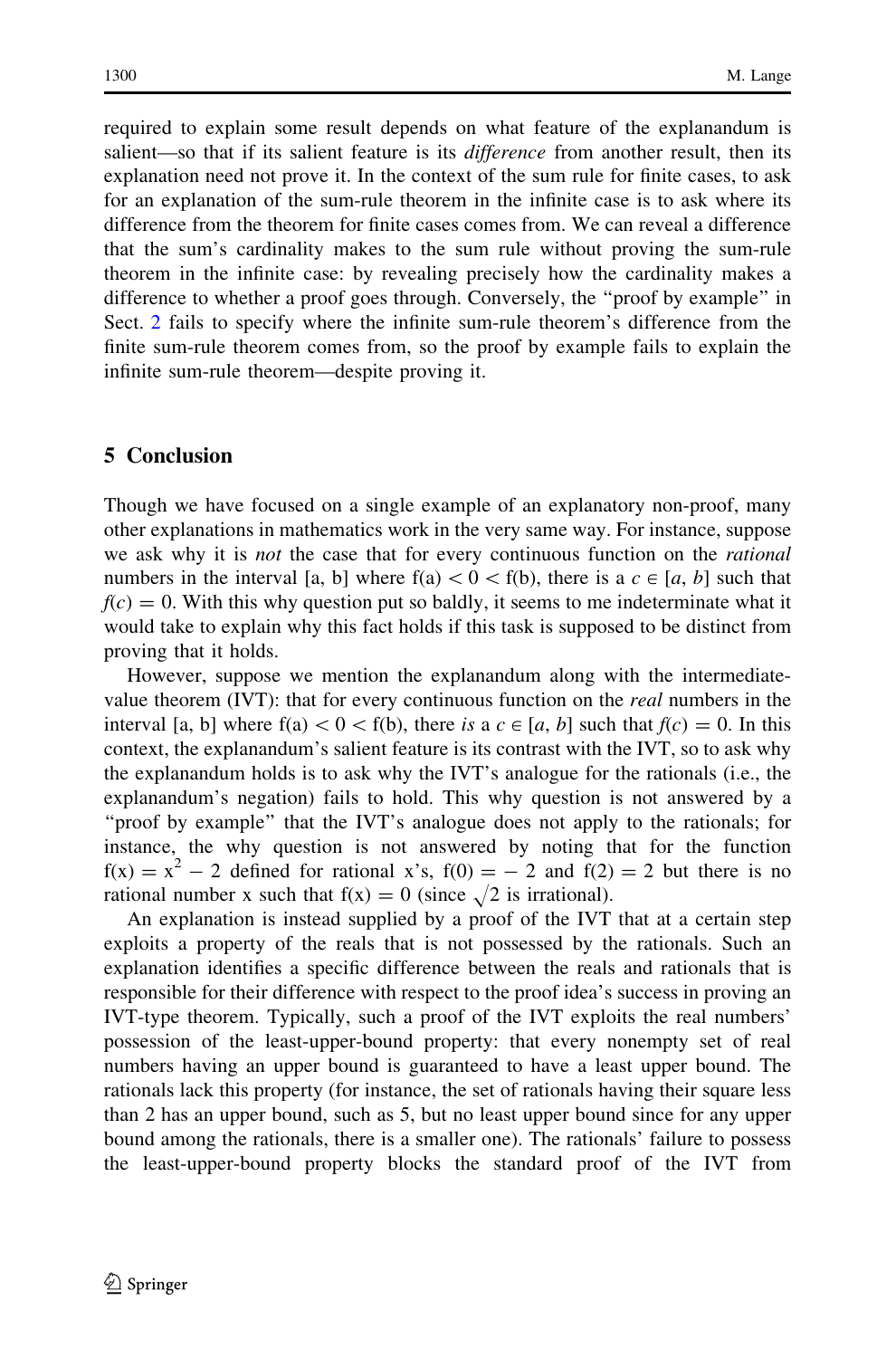generalizing to prove the IVT's analogue for the rationals.<sup>13</sup> This fact fails to prove that the IVT-analogue for the rationals is violated but explains why it is in fact violated. This explanatory non-proof works by tracing the salient difference between the rationals and reals to another respect in which they differ—a respect that is distinct from (though required by) the fact that one is the set of reals and the other is the set of rationals.<sup>14</sup> In all of these respects, this example of an explanatory non-proof is like the one that we have been examining.

Closely related are explanations that answer question of the form ''Why is this result so hard to prove?'' and ''Why is this problem so much harder to solve than that one, when they appear so much alike?'' When two problems are being contrasted as to their difficulty, the answer to the why question must trace the difference in their difficulty to some other difference between them that prevents a means of solving one of them from generalizing to solve the other. Since the explanandum is not a theorem, its explanation cannot be a proof since only theorems have proofs.

Questions of the form ''Why is this result so hard to prove (when that one isn't)?'' have long been a focus of mathematical research. Here is one such famous question with which mathematicians remain engaged today. Standard techniques allow all of the following results to be derived:

$$
1-1/3 + 1/5 - 1/7 + \dots = \pi/4
$$
  
\n
$$
1/1^2 + 1/2^2 + 1/3^2 + \dots = \pi^2/6
$$
  
\n
$$
1/1^2 - 1/2^2 + 1/3^2 - 1/4^2 + \dots = \pi^2/12
$$
  
\n
$$
1/1^3 - 1/3^3 + 1/5^3 - 1/7^3 + \dots = \pi^3/32
$$

But despite its similarity to all of these examples, no one has found such an expression to complete the equation

$$
1/1^3 + 1/2^3 + 1/3^3 + \cdots = ?
$$

Why is this sum<sup>15</sup> so much more difficult than the others, from which it differs only slightly? This is a notorious why question:

Why the problem goes from "not hard" to "stupendously hard" just by making what appears to be such minor changes remains an immensely deep mystery (Nahin [2009:](#page-17-0) 99).

Philosophers should devote some attention to understanding how mathematical explanations that answer "Why is this problem so difficult?" questions operate.<sup>16</sup>

<sup>&</sup>lt;sup>13</sup> Resnik and Kushner ([1987](#page-17-0): 147-152) use this example to argue that Steiner's requirement that an explanatory proof generalize is too high since this proof of the IVT fails to generalize to the rationals.

<sup>&</sup>lt;sup>14</sup> Many textbooks (e.g., Spivak [1980:](#page-17-0) 121-122) prove the IVT by appealing to the least-upper-bound property and show how this proof "goes wrong" (Spivak [1980:](#page-17-0) 114) for the rationals.

<sup>&</sup>lt;sup>15</sup> This sum is  $\zeta(3)$ , where  $\zeta(s) = \sum_{n=1}^{\infty} \frac{1}{n^s}$  is the Riemann zeta function.  $\zeta(s)$  is intractable for any positive odd integer (other than  $s = 1$ , for which the sum diverges).

<sup>&</sup>lt;sup>16</sup> As another example where a mathematician explains why one problem turns out to be so much more difficult than another, seemingly closely related one, consider these remarks that Hardy wrote in his copy